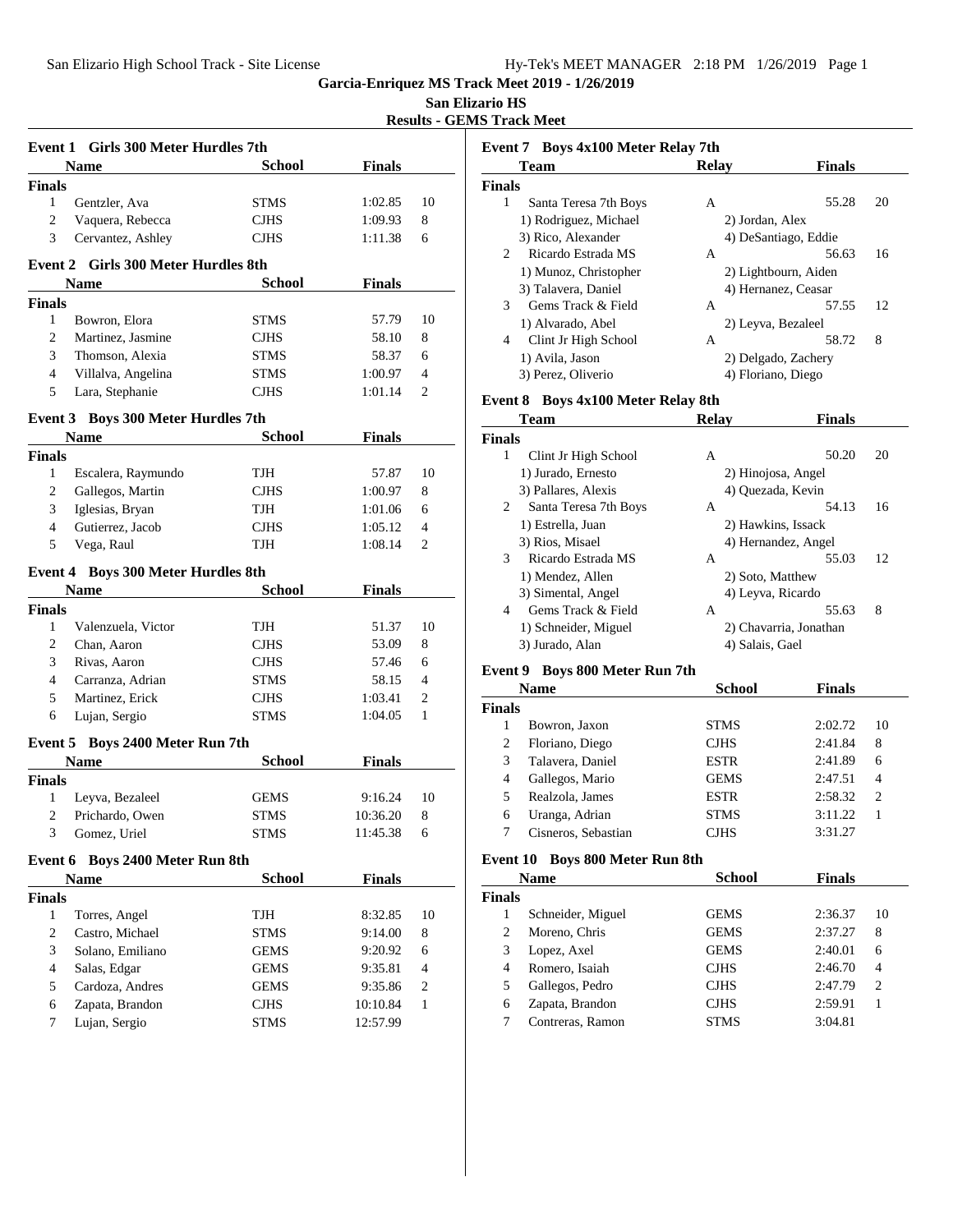### **San Elizario HS**

**Results - GEMS Track Meet**

| Event 11 Boys 100 Meter Dash 7th |                                     |                       |               |    |
|----------------------------------|-------------------------------------|-----------------------|---------------|----|
|                                  | Name                                | <b>School</b>         | <b>Finals</b> |    |
| <b>Finals</b>                    |                                     |                       |               |    |
| 1                                | Munoz, Christopher                  | <b>ESTR</b>           | 13.18         | 10 |
| $\overline{c}$                   | Delgado, Zachery                    | <b>CJHS</b>           | 14.05         | 8  |
| 3                                | DeSantiago, Eddie                   | <b>STMS</b>           | 14.08         | 6  |
| 4                                | Rodriguez, Joel                     | TJH                   | 14.10         | 4  |
| 5                                | Hernanez, Ceasar                    | <b>ESTR</b>           | 14.31         | 2  |
| 6                                | Escalera, Raymundo                  | TJH                   | 14.93         | 1  |
| 7                                | Soto, Kennth                        | <b>STMS</b>           | 15.21         |    |
| 8                                | Grahn, Caleb                        | <b>STMS</b>           | 15.50         |    |
| 9                                | Gallegos, Martin                    | <b>CJHS</b>           | 16.04         |    |
| 10                               | Landeros, Iram                      | TJH                   | 17.41         |    |
|                                  |                                     |                       |               |    |
|                                  | Event 12 Boys 100 Meter Dash 8th    |                       |               |    |
|                                  | Name                                | <b>School</b>         | <b>Finals</b> |    |
| <b>Finals</b>                    |                                     |                       |               |    |
| 1                                | Hernandez, Angel                    | <b>STMS</b>           | 12.18         | 10 |
| $\overline{c}$                   | Jurado, Ernesto                     | <b>CJHS</b>           | 13.02         | 8  |
| 3                                | Hinojosa, Angel                     | <b>CJHS</b>           | 13.23         | 6  |
| 4                                | Pallares, Alexis                    | <b>CJHS</b>           | 13.40         | 4  |
| 5                                | Suarez, Giovani                     | TJH                   | 13.52         | 2  |
| 6                                | Mendez, Allen                       | <b>ESTR</b>           | 14.05         | 1  |
| 7                                | Chavarria, Jonathan                 | <b>GEMS</b>           | 14.23         |    |
| 8                                | Simental, Angel                     | <b>ESTR</b>           | 14.55         |    |
| 9                                | Aviles, Christopher                 | <b>STMS</b>           | 14.84         |    |
| 10                               | Carranza, Adrian                    | STMS                  | 15.53         |    |
|                                  |                                     |                       |               |    |
|                                  | Event 13 Boys 4x200 Meter Relay 7th |                       |               |    |
|                                  | Team                                | <b>Relay</b>          | <b>Finals</b> |    |
| <b>Finals</b>                    |                                     |                       |               |    |
| 1                                | Gems Track & Field                  | A                     | 1:57.63       | 20 |
|                                  | 1) Leyva, Bezaleel                  | 2) Camacho, Miguel    |               |    |
|                                  | 3) Garcia, Max                      | 4) Salazar, Gustavo   |               |    |
| 2                                | Santa Teresa 7th Boys               | A                     | 2:02.32       | 16 |
|                                  | 1) Rodriguez, Michael               | 2) Rico, Alexander    |               |    |
|                                  | 3) Blount, Jeremiah                 | 4) Viramontes, Miguel |               |    |
| 3                                | Tornillo Jr. High                   | A                     | 2:08.37       | 12 |
|                                  | 1) Rodriguez, Joel                  | 2) Vega, Raul         |               |    |
|                                  | 3) Hernandez, Lorenzo               | 4) Garcia, Eduardo    |               |    |
|                                  | Event 14 Boys 4x200 Meter Relay 8th |                       |               |    |
|                                  | Team                                | <b>Relay</b>          | <b>Finals</b> |    |
| <b>Finals</b>                    |                                     |                       |               |    |
| 1                                | Santa Teresa 7th Boys               | A                     | 1:50.69       | 20 |
|                                  | 1) Rios, Misael                     | 2) Hawkins, Issack    |               |    |
|                                  | 3) Estrella, Juan                   | 4) Hernandez, Angel   |               |    |
| 2                                | Tornillo Jr. High                   | A                     | 1:51.21       | 16 |
|                                  | 1) Suarez, Giovani                  | 2) Delgado, Jesus     |               |    |
|                                  | 3) Valenzuela, Victor               | 4) Serrano, Marcos    |               |    |
| 3                                | Gems Track & Field                  | A                     | 1:57.37       | 12 |
|                                  | 1) Jurado, Alan                     | 2) Salais, Gael       |               |    |
|                                  | 3) Salas, Edgar                     | 4) Cardoza, Andres    |               |    |
|                                  |                                     |                       |               |    |

|                | Clint Jr High School           | A                  | DQ            |                  |
|----------------|--------------------------------|--------------------|---------------|------------------|
|                | 1) Pallares, Alexis            | 2) Chan, Aaron     |               |                  |
|                | 3) Quezada, Kevin              | 4) Alvarez, Carlos |               |                  |
| Event 15       | <b>Boys 400 Meter Dash 7th</b> |                    |               |                  |
|                | <b>Name</b>                    | <b>School</b>      | <b>Finals</b> |                  |
| <b>Finals</b>  |                                |                    |               |                  |
| $\mathbf{1}$   | Lightbourn, Aiden              | ESTR               | 1:13.87       | 9                |
| $\mathbf{1}$   | Escalera, Raymundo             | TJH                | 1:13.87       | 9                |
| 3              | Bowron, Jaxon                  | STMS               | 1:18.19       | 6                |
| $\overline{4}$ | Perez, Oliverio                | CJHS               | 1:18.25       | 4                |
| 5              | Uranga, Adrian                 | <b>STMS</b>        | 1:21.80       | 1.5              |
| 5              | Viramontes, Miguel             | STMS               | 1:21.80       | 1.5              |
| 7              | Rodriguez, Joel                | TJH                | 1:21.85       |                  |
| 8              | Realzola, James                | <b>ESTR</b>        | 1:23.03       |                  |
| 9              | Cisneros, Sebastian            | <b>CJHS</b>        | 1:27.79       |                  |
|                |                                |                    |               |                  |
| Event 16       | <b>Boys 400 Meter Dash 8th</b> |                    |               |                  |
|                | <b>Name</b>                    | <b>School</b>      | <b>Finals</b> |                  |
| <b>Finals</b>  |                                |                    |               |                  |
| 1              | Cardoza, Andres                | GEMS               | 1:03.59       | 10               |
| $\overline{c}$ | Alvarez, Carlos                | CJHS               | 1:10.70       | 8                |
| 3              | Romero, Isaiah                 | CJHS               | 1:11.11       | 6                |
| $\overline{4}$ | Contreras, Ramon               | STMS               | 1:15.63       | 4                |
| 5              | Robledo, Alberto               | CJHS               | 1:17.12       | 2                |
| 6              | Suarez, Giovani                | TJH                | 1:18.00       | 1                |
| Event 17       | <b>Boys 200 Meter Dash 7th</b> |                    |               |                  |
|                | <b>Name</b>                    | <b>School</b>      | <b>Finals</b> |                  |
| <b>Finals</b>  |                                |                    |               |                  |
| 1              | Rodriguez, Michael             | STMS               | 28.25         | 10               |
| 2              | Lightbourn, Aiden              | <b>ESTR</b>        | 29.25         | 8                |
| 3              | Lozano, Javier                 | TJH                | 29.66         | 6                |
| 4              | Garcia, Max                    | GEMS               | 30.85         | 4                |
| 5              | Blount, Jeremiah               | STMS               | 31.07         | 2                |
| 6              | Avila, Jason                   | CJHS               | 32.04         | 1                |
| 7              | Gutierrez, Jacob               | <b>CJHS</b>        | 32.11         |                  |
| 8              | Grahn, Caleb                   | STMS               | 33.10         |                  |
| 9              | Moreno, Raymundo               | GEMS               | 33.81         |                  |
| 10             | Landeros, Iram                 | TJH                | 37.62         |                  |
|                |                                |                    |               |                  |
| Event 18       | <b>Boys 200 Meter Dash 8th</b> |                    |               |                  |
|                | <b>Name</b>                    | <b>School</b>      | <b>Finals</b> |                  |
| Finals         |                                |                    |               |                  |
| $\mathbf{1}$   | Chan, Aaron                    | CJHS               | 27.72         | 10               |
| $\overline{c}$ | Pallares, Alexis               | <b>CJHS</b>        | 28.41         | 8                |
| 3              | Hawkins, Issack                | <b>STMS</b>        | 28.47         | 6                |
| 4              | Soto, Matthew                  | ESTR               | 29.05         | 4                |
| 5              | Hernandez, Brandon             | GEMS               | 29.42         | $\boldsymbol{2}$ |
| 6              | Castro, Michael                | STMS               | 29.93         | 1                |
| 7              | Salais, Gael                   | GEMS               | 30.00         |                  |
| 8              | Velasco, Isaac                 | ESTR               | 30.23         |                  |
| 9              | Munoz, Axel                    | <b>STMS</b>        | 30.71         |                  |
|                |                                |                    |               |                  |
|                |                                |                    |               |                  |
|                |                                |                    |               |                  |
|                |                                |                    |               |                  |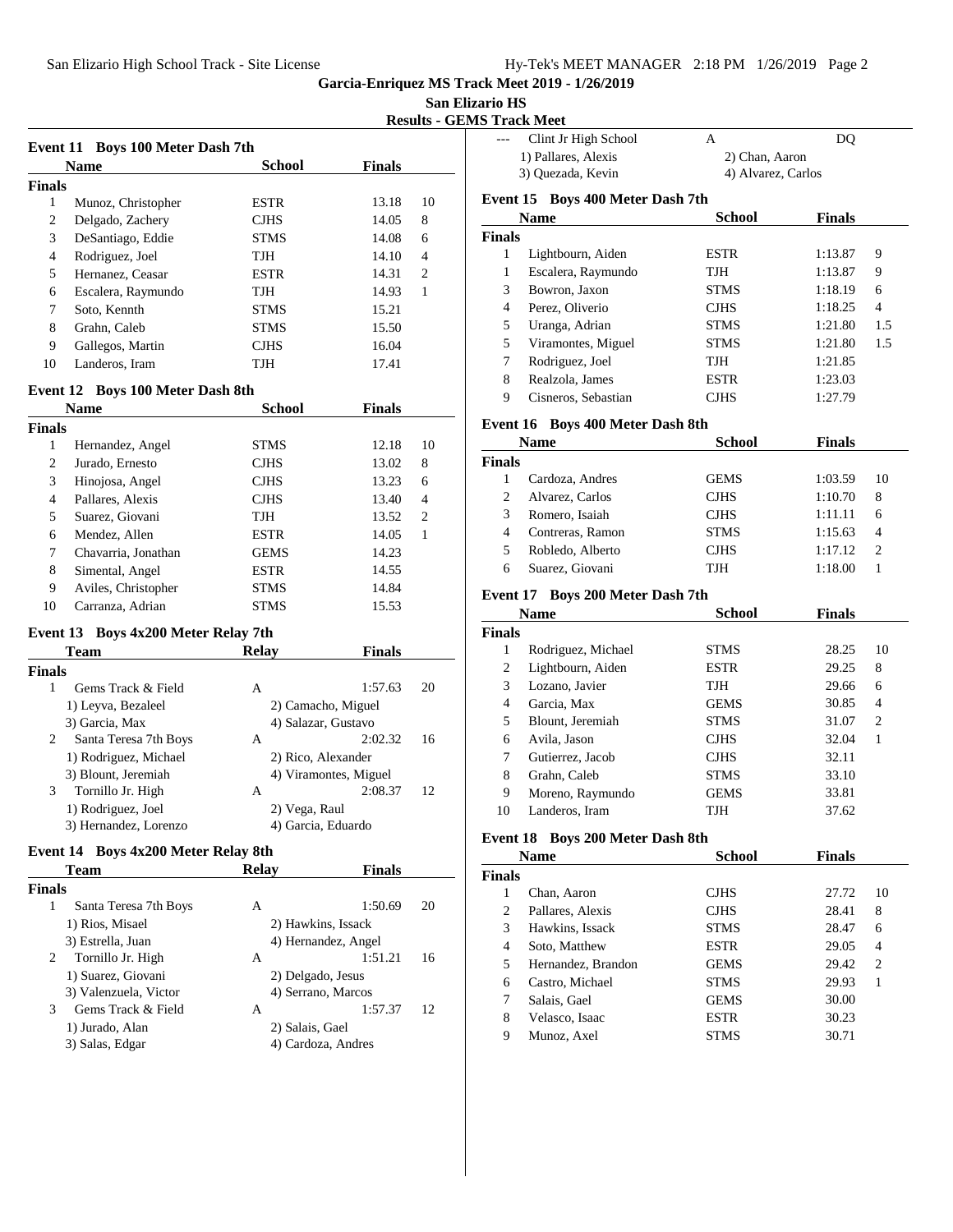**San Elizario HS**

**Results - GEMS Track Meet**

|                                     |                                                    | Event 19 Boys 1600 Meter Run 7th |               |                  |
|-------------------------------------|----------------------------------------------------|----------------------------------|---------------|------------------|
|                                     | <b>Name</b>                                        | <b>School</b>                    | <b>Finals</b> |                  |
| <b>Finals</b>                       |                                                    |                                  |               |                  |
| $\mathbf{1}$                        | Talavera, Daniel                                   | ESTR                             | 6:05.20       | 10               |
| $\mathfrak{2}$                      | Contreras, Abraham                                 | <b>GEMS</b>                      | 6:14.78       | 8                |
| 3                                   | Gallegos, Mario                                    | <b>GEMS</b>                      | 6:26.69       | 6                |
| 4                                   | Prichardo, Owen                                    | STMS                             | 6:41.77       | 4                |
| 5                                   | Blount, Jeremiah                                   | STMS                             | 7:59.74       | 2                |
| 6                                   | Belman, Jonathan                                   | <b>STMS</b>                      | 8:14.60       | $\mathbf{1}$     |
|                                     | Event 20 Boys 1600 Meter Run 8th                   |                                  |               |                  |
|                                     | Name                                               | <b>School</b>                    | <b>Finals</b> |                  |
| <b>Finals</b>                       |                                                    |                                  |               |                  |
| 1                                   | Torres, Angel                                      | TJH                              | 5:35.61       | 10               |
| 2                                   | Solano, Emiliano                                   | <b>GEMS</b>                      | 5:57.13       | 8                |
| 3                                   | Castro, Michael                                    | STMS                             | 6:01.35       | 6                |
| $\overline{4}$                      | Herrera, Alejandro                                 | CJHS                             | 6:31.54       | 4                |
| 5                                   | Zapata, Brandon                                    | <b>CJHS</b>                      | 6:32.78       | 2                |
| 6                                   | Gallegos, Pedro                                    | <b>CJHS</b>                      | 6:39.04       | $\mathbf{1}$     |
| 7                                   | Ochoa, Carlos                                      | <b>GEMS</b>                      | 7:00.58       |                  |
| 8                                   | Chavez, Josiah                                     | <b>GEMS</b>                      | 8:17.62       |                  |
|                                     |                                                    |                                  |               |                  |
|                                     | Event 21 Boys 110 Meter Hurdles 7th<br><b>Name</b> | School                           | <b>Finals</b> |                  |
| <b>Finals</b>                       |                                                    |                                  |               |                  |
| $\mathbf{1}$                        | Munoz, Christopher                                 | <b>ESTR</b>                      | 21.87         | 10               |
| 2                                   | Alvarado, Abel                                     | <b>GEMS</b>                      | 21.93         | 8                |
| 3                                   | Delgado, Zachery                                   | <b>CJHS</b>                      | 23.51         | 6                |
|                                     | Perez, Oliverio                                    | <b>CJHS</b>                      | 25.23         | 4                |
|                                     |                                                    |                                  |               |                  |
| $\overline{4}$                      |                                                    |                                  |               |                  |
|                                     | Event 22 Boys 110 Meter Hurdles 8th                |                                  |               |                  |
|                                     | Name                                               | <b>School</b>                    | <b>Finals</b> |                  |
|                                     |                                                    |                                  |               |                  |
| $\mathbf{1}$                        | Leyva, Ricardo                                     | <b>ESTR</b>                      | 21.58         | 10               |
| 2                                   | Velasco, Isaac                                     | <b>ESTR</b>                      | 24.54         | 8                |
| 3                                   | Rivas, Aaron                                       | CJHS                             | 24.85         | 6                |
| $\overline{4}$                      | Robledo, Alberto                                   | CJHS                             | 27.58         | 4                |
| 5                                   | Martinez, Erick                                    | <b>CJHS</b>                      | 32.10         | 2                |
| ---                                 | Munoz, Axel                                        | <b>STMS</b>                      | DQ            |                  |
|                                     | Event 23 Girls 100 Meter Hurdles 7th               |                                  |               |                  |
|                                     | <b>Name</b>                                        | <b>School</b>                    | <b>Finals</b> |                  |
|                                     |                                                    |                                  |               |                  |
| $\mathbf{1}$                        | Salazar, Vivianne                                  | <b>STMS</b>                      | 22.20         | 10               |
| $\sqrt{2}$                          | Flores, Ariel                                      | ESTR                             | 22.83         | 8                |
| 3                                   | Gentzler, Ava                                      | <b>STMS</b>                      | 23.32         | 6                |
| $\overline{4}$                      | Herrera, Janeth                                    | <b>GEMS</b>                      | 23.91         | $\overline{4}$   |
| 5                                   | Vaquera, Rebecca                                   | <b>CJHS</b>                      | 24.04         | $\boldsymbol{2}$ |
| 6                                   | Salazar, Destiny                                   | <b>STMS</b>                      | 24.07         | $\mathbf{1}$     |
| 7                                   | Giraud. Kenni                                      | <b>CJHS</b>                      | 25.02         |                  |
| <b>Finals</b><br><b>Finals</b><br>8 | Orizu, Ayauna                                      | <b>STMS</b>                      | 25.03         |                  |

| Event 24 Girls 100 Meter Hurdles 8th |                   |             |               |    |
|--------------------------------------|-------------------|-------------|---------------|----|
|                                      | <b>Name</b>       | School      | <b>Finals</b> |    |
| <b>Finals</b>                        |                   |             |               |    |
|                                      | Avila, Elisa      | <b>CJHS</b> | 19.52         | 10 |
| 2                                    | Bowron, Elora     | <b>STMS</b> | 19.63         | 8  |
| 3                                    | Martinez, Jasmine | <b>CJHS</b> | 20.98         | 6  |
| 4                                    | Thomson, Alexia   | <b>STMS</b> | 20.99         | 4  |
| 5                                    | Sanchez, Bianca   | <b>GEMS</b> | 21.37         | 2  |
| 6                                    | Diaz, Samantha    | <b>ESTR</b> | 21.42         |    |

# **Event 25 Girls 2400 Meter Run 7th**

|                | <b>Name</b>      | <b>School</b> | <b>Finals</b> |     |
|----------------|------------------|---------------|---------------|-----|
| <b>Finals</b>  |                  |               |               |     |
|                | Contreras, Maya  | <b>GEMS</b>   | 10:26.37      | -10 |
|                | Vigil, Michaela  | <b>GEMS</b>   | 10:55.39      | 8   |
| 3              | Escajeda, Nataly | TJH           | 10:59.35      | 6   |
| $\overline{4}$ | Vasquez, Osmary  | <b>GEMS</b>   | 12:18.85      | 4   |

#### **Event 26 Girls 2400 Meter Run 8th**

|               | <b>Name</b>       | <b>School</b> | <b>Finals</b> |                |
|---------------|-------------------|---------------|---------------|----------------|
| <b>Finals</b> |                   |               |               |                |
|               | Arroyo, Emily     | <b>GEMS</b>   | 11:09.69      | 10             |
| 2             | Herrera, Topaz    | <b>CJHS</b>   | 11:45.79      | 8              |
| 3             | Ascencio, Daniela | <b>GEMS</b>   | 12:06.84      | 6              |
| 4             | Goitia, Jimena    | <b>GEMS</b>   | 12:11.42      | 4              |
| 5             | Monnroy, Natalie  | <b>STMS</b>   | 12:14.90      | $\overline{c}$ |
| 6             | Veloz, Genesis    | <b>STMS</b>   | 13:11.84      |                |
|               | Martinez, Ashley  | <b>STMS</b>   | 13:19.36      |                |

# **Event 27 Girls 4x100 Meter Relay 7th**

| Team                  | Relav | <b>Finals</b> |                                                                                                                                              |
|-----------------------|-------|---------------|----------------------------------------------------------------------------------------------------------------------------------------------|
| <b>Finals</b>         |       |               |                                                                                                                                              |
| Clint Jr High School  | A     | 1:01.55       | 20                                                                                                                                           |
| 1) Hernandez, Evelyn  |       |               |                                                                                                                                              |
| 3) Reyes, Sinai       |       |               |                                                                                                                                              |
| Gems Track & Field    | A     | 1:04.88       | 16                                                                                                                                           |
| 1) Trejo, Dyvette     |       |               |                                                                                                                                              |
| 3) Herrera, Janeth    |       |               |                                                                                                                                              |
| Santa Teresa 7th Boys | А     | 1:09.03       | 12                                                                                                                                           |
| 1) Salazar, Destiny   |       |               |                                                                                                                                              |
| 3) Gonzales, Samantha |       |               |                                                                                                                                              |
|                       |       |               | 2) Giraud, Kenni<br>4) Musgrove, Cassie<br>2) Valenzuela, Joselyn<br>4) Hernandez, Stephanie<br>2) Bohorquez, Kasandra<br>4) Varga, Gabriela |

#### **Event 28 Girls 4x100 Meter Relay 8th**

| <b>Team</b>                | <b>Relav</b>      | <b>Finals</b>         |    |
|----------------------------|-------------------|-----------------------|----|
| <b>Finals</b>              |                   |                       |    |
| Clint Jr High School<br>1  | A                 | 57.90                 | 20 |
| 1) Avila, Elisa            | 2) Rosales, Sarah |                       |    |
| 3) Mobley, Kayleen         |                   | 4) Hernandez, Quetzal |    |
| Ricardo Estrada MS<br>2    | A                 | 1:01.39               | 16 |
| 1) Rodriguez, Jayleen      | 2) Ibarra, Tania  |                       |    |
| 3) Diaz, Dayanara          |                   | 4) Navarrete, Kate    |    |
| 3<br>Santa Teresa 7th Boys | A                 | 1:01.60               | 12 |
| 1) Vega, Mia               | 2) Veloz, Genesis |                       |    |
| 3) Mendoza, Esther         |                   | 4) Correa, Delilah    |    |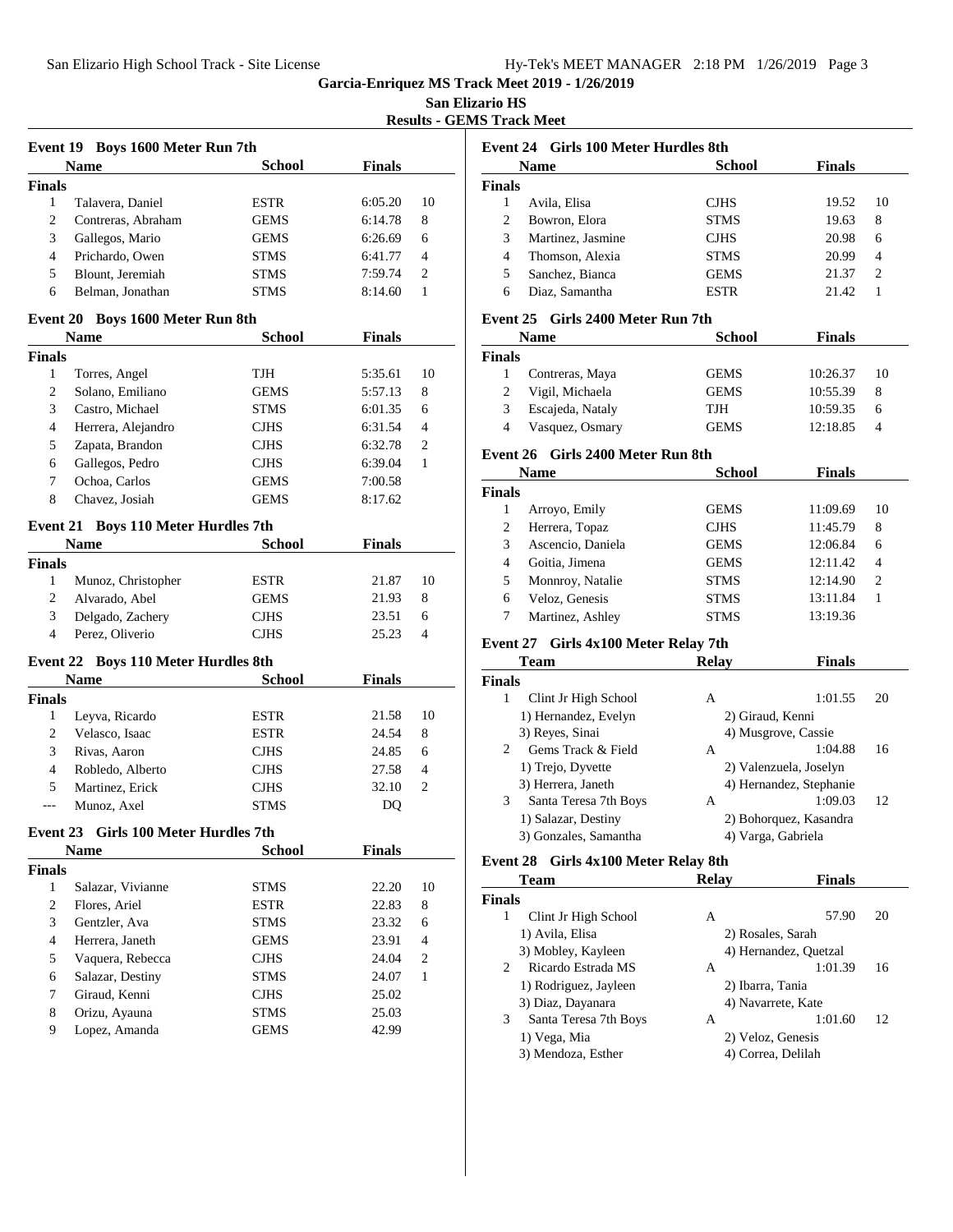**San Elizario HS**

**Results - GEMS Track Meet**

|                         | Event 29 Girls 800 Meter Run 7th  |               |               |                  |
|-------------------------|-----------------------------------|---------------|---------------|------------------|
|                         | Name                              | <b>School</b> | <b>Finals</b> |                  |
| <b>Finals</b>           |                                   |               |               |                  |
| $\mathbf{1}$            | Torres, Yamileth                  | TJH           | 3:13.52       | 10               |
| 2                       | Contreras, Azury                  | <b>CJHS</b>   | 3:21.52       | 8                |
| 3                       | Cervantez, Ashley                 | <b>CJHS</b>   | 3:23.36       | 6                |
| 4                       | Contreras, Jessica                | <b>GEMS</b>   | 3:25.80       | 4                |
| 5                       | Cardoza, Nayla                    | <b>GEMS</b>   | 3:40.54       | 2                |
| 6                       | Parra, Carttina                   | <b>STMS</b>   | 3:41.36       | 1                |
| 7                       | Cataneda, Janell                  | <b>STMS</b>   | 3:47.13       |                  |
| 8                       | Rivera, Metzli                    | <b>STMS</b>   | 3:49.93       |                  |
| 9                       | Gonzales, Samantha                | <b>STMS</b>   | 3:53.47       |                  |
|                         | Event 30 Girls 800 Meter Run 8th  |               |               |                  |
|                         | <b>Name</b>                       | <b>School</b> | <b>Finals</b> |                  |
| <b>Finals</b>           |                                   |               |               |                  |
| $\mathbf{1}$            | Elias, Kylene                     | TJH           | 2:56.16       | 10               |
| 2                       | Chavez, Emilee                    | <b>STMS</b>   | 3:05.34       | 8                |
| 3                       | Saenz, Destiny                    | <b>CJHS</b>   | 3:18.46       | 6                |
| 4                       | Herrera, Topaz                    | <b>CJHS</b>   | 3:29.95       | 4                |
| 5                       | Garnica, Claudette                | <b>STMS</b>   | 3:52.56       | 2                |
|                         | Event 31 Girls 100 Meter Dash 7th |               |               |                  |
|                         | Name                              | School        | <b>Finals</b> |                  |
| <b>Finals</b>           |                                   |               |               |                  |
| 1                       | Reyes, Sinai                      | <b>CJHS</b>   | 14.61         | 10               |
| 2                       | Carrasco, Sherlyn                 | TJH           | 15.20         | 8                |
| 3                       | Valenzuela, Joselyn               | <b>GEMS</b>   | 15.31         | 6                |
| 4                       | Hernandez, Evelyn                 | <b>CJHS</b>   | 15.34         | 4                |
| 5                       | Salazar, Vivianne                 | <b>STMS</b>   | 15.99         | 2                |
| 6                       | Trejo, Dyvette                    | <b>GEMS</b>   | 16.13         | 1                |
| 7                       | Varga, Gabriela                   | <b>STMS</b>   | 16.29         |                  |
| 7                       | Flores, Ariel                     | <b>ESTR</b>   | 16.29         |                  |
| 9                       | Hernadez-Rico, Paola              | <b>STMS</b>   | 17.01         |                  |
| 10                      | Salazar, Destiny                  | <b>STMS</b>   | 17.07         |                  |
| 11                      | Reyes, Valeria                    | TJH           | 18.63         |                  |
|                         | Event 32 Girls 100 Meter Dash 8th |               |               |                  |
|                         | <b>Name</b>                       | School        | Finals        |                  |
| <b>Finals</b>           |                                   |               |               |                  |
| $\overline{1}$          | Mobley, Kayleen                   | $\rm CJHS$    | 13.78         | 10               |
| 2                       | Vega, Mia                         | STMS          | 14.36         | 8                |
| 3                       | Rodriguez, Jayleen                | ESTR          | 14.67         | 6                |
| $\overline{\mathbf{4}}$ | O'Neal, Destanie                  | STMS          | 14.87         | $\overline{4}$   |
| 5                       | Mendoza, Esther                   | STMS          | 15.42         | $\boldsymbol{2}$ |
| 6                       | Ramirez, Arabella                 | GEMS          | 15.43         | $\mathbf{1}$     |
| 7                       | Sanchez, Bianca                   | <b>GEMS</b>   | 15.75         |                  |
| 8                       | Navarrete, Kate                   | <b>ESTR</b>   | 16.19         |                  |
| 9                       | Ibarra, Brianna                   | TJH           | 17.00         |                  |
| 10                      | Gutierrez, Brianna                | <b>STMS</b>   | 17.19         |                  |
|                         |                                   |               |               |                  |

|               | Event 33 Girls 4x200 Meter Relay 7th |       |                        |    |
|---------------|--------------------------------------|-------|------------------------|----|
| <b>Team</b>   |                                      | Relay | <b>Finals</b>          |    |
| <b>Finals</b> |                                      |       |                        |    |
| 1             | Gems Track & Field                   | A     | 2:16.72                | 20 |
|               | 1) Trejo, Dyvette                    |       | 2) Valenzuela, Joselyn |    |
|               | 3) Hernandez, Stephanie              |       | 4) Montoya, Katelyn    |    |
| 2             | Tornillo Jr. High                    | A     | 2:17.73                | 16 |
|               | 1) DeLeon, Daniela                   |       | 2) Castillo, Mayra     |    |
|               | 3) Espinoza, Iraima                  |       | 4) Carrasco, Sherlyn   |    |
|               | Clint Jr High School                 | A     | DO                     |    |
|               | 1) Musgrove, Cassie                  |       | 2) Vaquera, Rebecca    |    |
|               | 3) Lerma, Dana                       |       | 4) Barragan, Naomi     |    |

#### **Event 34 Girls 4x200 Meter Relay 8th**

| Team                  | <b>Relay</b> | <b>Finals</b> |                                                                                                                            |
|-----------------------|--------------|---------------|----------------------------------------------------------------------------------------------------------------------------|
|                       |              |               |                                                                                                                            |
| Ricardo Estrada MS    | A            | 2:16.72       | 20                                                                                                                         |
| 1) Diaz, Dayanara     |              |               |                                                                                                                            |
| 3) Rodriguez, Jayleen |              |               |                                                                                                                            |
| Clint Jr High School  | A            | 2:17.73       | 16                                                                                                                         |
| 1) Tepezano, Aylin    |              |               |                                                                                                                            |
| 3) Olivas, Janice     |              |               |                                                                                                                            |
| Santa Teresa 7th Boys | A            | DO            |                                                                                                                            |
| 1) Ortiz, Marissa     |              |               |                                                                                                                            |
| 3) Gutierrez, Brianna |              |               |                                                                                                                            |
|                       | Finals       |               | 2) Navarrete, Kate<br>4) Ibarra, Tania<br>2) Lara, Stephanie<br>4) Hernandez, Quetzal<br>2) Vega, Mia<br>4) Chavez, Emilee |

#### **Event 35 Girls 400 Meter Dash 7th**

| <b>Name</b>   |                      | <b>School</b> | <b>Finals</b> |                |
|---------------|----------------------|---------------|---------------|----------------|
| <b>Finals</b> |                      |               |               |                |
| 1             | Hernandez, Evelyn    | <b>CJHS</b>   | 1:19.81       | 10             |
| 2             | Varga, Gabriela      | <b>STMS</b>   | 1:21.29       | 8              |
| 3             | Garcia, Jimena       | <b>STMS</b>   | 1:21.33       | 6              |
| 4             | Torres, Yamileth     | TJH           | 1:21.62       | 4              |
| 5             | Cervantez, Ashley    | <b>CJHS</b>   | 1:23.64       | $\overline{c}$ |
| 6             | Hernadez-Rico, Paola | <b>STMS</b>   | 1:25.52       |                |
| 7             | Barragan, Naomi      | <b>CJHS</b>   | 1:26.29       |                |
| 8             | Dozal, Aleesa        | <b>STMS</b>   | 1:29.32       |                |
| 9             | Lopez, Milliani      | <b>ESTR</b>   | 1:34.29       |                |

#### **Event 36 Girls 400 Meter Dash 8th**

|        | <b>Name</b>        | School      | <b>Finals</b> |                |
|--------|--------------------|-------------|---------------|----------------|
| Finals |                    |             |               |                |
|        | Villalva, Angelina | <b>STMS</b> | 1:15.46       | 10             |
| 2      | Olivas, Janice     | <b>CJHS</b> | 1:15.77       | 8              |
| 3      | Ibarra, Tania      | <b>ESTR</b> | 1:17.89       | 6              |
| 4      | Saenz, Destiny     | <b>CJHS</b> | 1:21.06       | 4              |
| 5      | Diaz, Jocelyn      | <b>CJHS</b> | 1:23.30       | $\overline{2}$ |
| 6      | Correa, Delilah    | <b>STMS</b> | 1:26.29       |                |
|        | Garnica, Claudette | <b>STMS</b> | 1:31.26       |                |

#### **Event 37 Girls 200 Meter Dash 7th**

|               | <b>Name</b>       | <b>School</b> | <b>Finals</b> |     |
|---------------|-------------------|---------------|---------------|-----|
| <b>Finals</b> |                   |               |               |     |
|               | Gentzler, Ava     | <b>STMS</b>   | 32.55         | -10 |
| 2             | Carrasco, Sherlyn | <b>TJH</b>    | 32.98         | 8   |
| 3             | Contreras, Azury  | <b>CJHS</b>   | 33.55         | h   |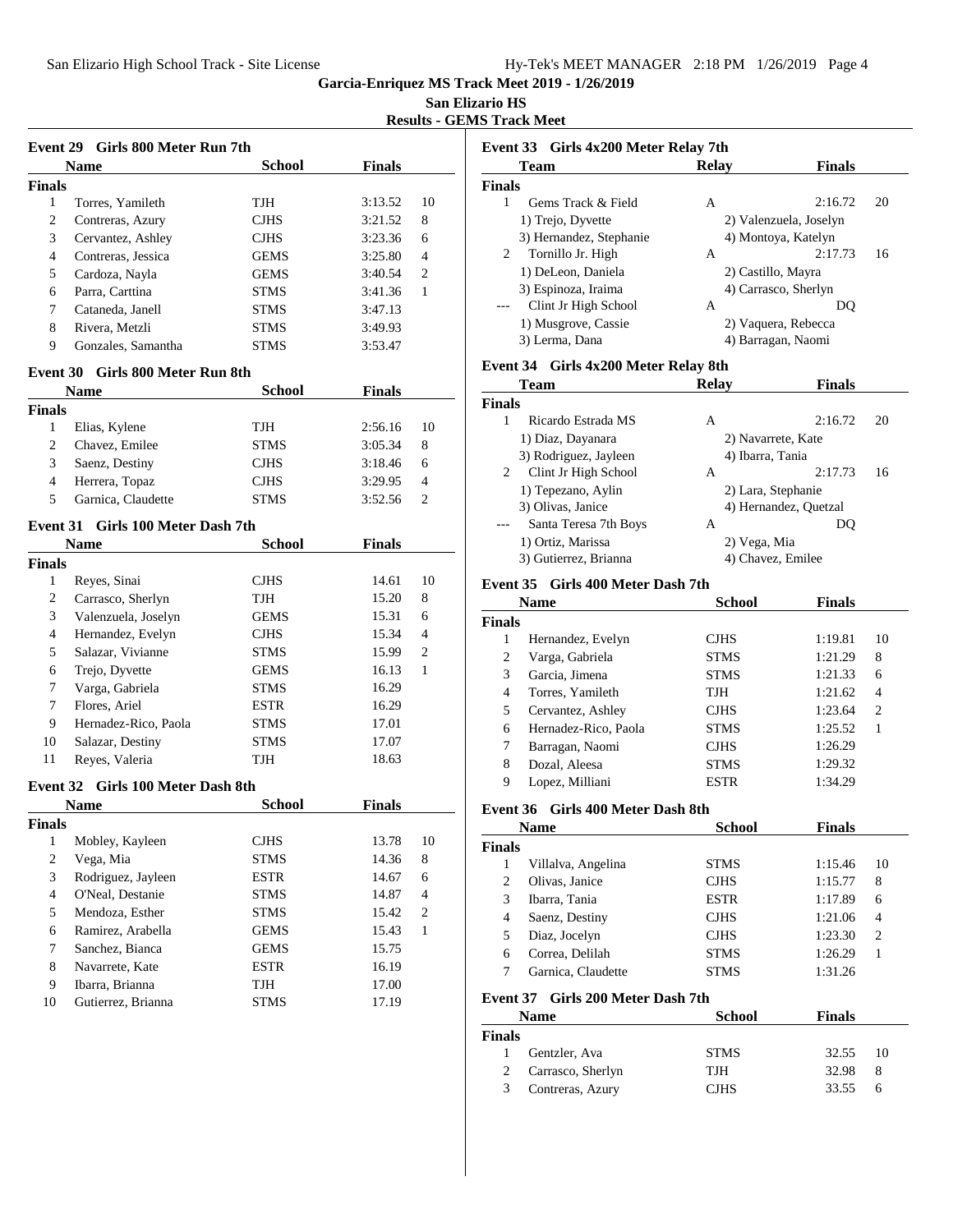**San Elizario HS**

**Results - GEMS Track Meet**

| (Event 37 Girls 200 Meter Dash 7th)<br><b>School</b><br><b>Name</b><br><b>Finals</b><br>Hernandez, Stephanie<br>4<br><b>GEMS</b><br>33.62<br>5<br>Montoya, Katelyn<br><b>GEMS</b><br>34.59<br>Dozal, Aleesa<br>6<br><b>STMS</b><br>34.70<br>Giraud, Kenni<br>7<br>35.66<br><b>CJHS</b><br>8<br>Vasquez, Itzel<br>ESTR<br>37.57<br>Event 38 Girls 200 Meter Dash 8th<br><b>School</b><br><b>Finals</b><br><b>Name</b><br><b>Finals</b><br>$\mathbf{1}$<br><b>CJHS</b><br>Mobley, Kayleen<br>30.52<br>2<br>Rosales, Sarah<br><b>CJHS</b><br>32.39<br>3<br>Mendoza, Esther<br>33.17<br><b>STMS</b><br>4<br>Sanchez, Bianca<br><b>GEMS</b><br>33.47<br>5<br>Gutierrez, Brianna<br><b>STMS</b><br>37.23<br>Event 39 Girls 1600 Meter Run 7th<br><b>School</b><br><b>Finals</b><br>Name<br><b>Finals</b><br>$\mathbf{1}$<br>Contreras, Maya<br>GEMS<br>7:08.55<br>$\overline{c}$<br>Vigil, Michaela<br>7:12.22<br><b>GEMS</b><br>3<br>Escajeda, Nataly<br>TJH<br>7:31.89<br>$\overline{4}$<br>Cataneda, Janell<br><b>STMS</b><br>8:36.80<br>5<br>Parra, Carttina<br>8:40.46<br>STMS<br>6<br>Vasquez, Itzel<br>11:24.06<br><b>ESTR</b><br>Event 40 Girls 1600 Meter Run 8th<br><b>School</b><br><b>Finals</b><br>Name<br><b>Finals</b><br>1<br>Elias, Kylene<br>TJH<br>6:53.14<br>$\overline{c}$<br>Herrera, Topaz<br>6:56.94<br><b>CJHS</b><br>3<br>Monnroy, Natalie<br>8:11.38<br>STMS<br>$\overline{4}$<br>Veloz, Genesis<br>8:26.39<br><b>STMS</b><br>Event 41 Girls 4x400 Meter Relay 7th | $\overline{4}$<br>$\overline{c}$<br>$\mathbf{1}$<br>10<br>8<br>6<br>$\overline{4}$<br>2<br>10<br>8<br>6<br>4<br>2 |
|-----------------------------------------------------------------------------------------------------------------------------------------------------------------------------------------------------------------------------------------------------------------------------------------------------------------------------------------------------------------------------------------------------------------------------------------------------------------------------------------------------------------------------------------------------------------------------------------------------------------------------------------------------------------------------------------------------------------------------------------------------------------------------------------------------------------------------------------------------------------------------------------------------------------------------------------------------------------------------------------------------------------------------------------------------------------------------------------------------------------------------------------------------------------------------------------------------------------------------------------------------------------------------------------------------------------------------------------------------------------------------------------------------------------------------------------------------------------------------------------|-------------------------------------------------------------------------------------------------------------------|
|                                                                                                                                                                                                                                                                                                                                                                                                                                                                                                                                                                                                                                                                                                                                                                                                                                                                                                                                                                                                                                                                                                                                                                                                                                                                                                                                                                                                                                                                                         |                                                                                                                   |
|                                                                                                                                                                                                                                                                                                                                                                                                                                                                                                                                                                                                                                                                                                                                                                                                                                                                                                                                                                                                                                                                                                                                                                                                                                                                                                                                                                                                                                                                                         |                                                                                                                   |
|                                                                                                                                                                                                                                                                                                                                                                                                                                                                                                                                                                                                                                                                                                                                                                                                                                                                                                                                                                                                                                                                                                                                                                                                                                                                                                                                                                                                                                                                                         |                                                                                                                   |
|                                                                                                                                                                                                                                                                                                                                                                                                                                                                                                                                                                                                                                                                                                                                                                                                                                                                                                                                                                                                                                                                                                                                                                                                                                                                                                                                                                                                                                                                                         |                                                                                                                   |
|                                                                                                                                                                                                                                                                                                                                                                                                                                                                                                                                                                                                                                                                                                                                                                                                                                                                                                                                                                                                                                                                                                                                                                                                                                                                                                                                                                                                                                                                                         |                                                                                                                   |
|                                                                                                                                                                                                                                                                                                                                                                                                                                                                                                                                                                                                                                                                                                                                                                                                                                                                                                                                                                                                                                                                                                                                                                                                                                                                                                                                                                                                                                                                                         |                                                                                                                   |
|                                                                                                                                                                                                                                                                                                                                                                                                                                                                                                                                                                                                                                                                                                                                                                                                                                                                                                                                                                                                                                                                                                                                                                                                                                                                                                                                                                                                                                                                                         |                                                                                                                   |
|                                                                                                                                                                                                                                                                                                                                                                                                                                                                                                                                                                                                                                                                                                                                                                                                                                                                                                                                                                                                                                                                                                                                                                                                                                                                                                                                                                                                                                                                                         |                                                                                                                   |
|                                                                                                                                                                                                                                                                                                                                                                                                                                                                                                                                                                                                                                                                                                                                                                                                                                                                                                                                                                                                                                                                                                                                                                                                                                                                                                                                                                                                                                                                                         |                                                                                                                   |
|                                                                                                                                                                                                                                                                                                                                                                                                                                                                                                                                                                                                                                                                                                                                                                                                                                                                                                                                                                                                                                                                                                                                                                                                                                                                                                                                                                                                                                                                                         |                                                                                                                   |
|                                                                                                                                                                                                                                                                                                                                                                                                                                                                                                                                                                                                                                                                                                                                                                                                                                                                                                                                                                                                                                                                                                                                                                                                                                                                                                                                                                                                                                                                                         |                                                                                                                   |
|                                                                                                                                                                                                                                                                                                                                                                                                                                                                                                                                                                                                                                                                                                                                                                                                                                                                                                                                                                                                                                                                                                                                                                                                                                                                                                                                                                                                                                                                                         |                                                                                                                   |
|                                                                                                                                                                                                                                                                                                                                                                                                                                                                                                                                                                                                                                                                                                                                                                                                                                                                                                                                                                                                                                                                                                                                                                                                                                                                                                                                                                                                                                                                                         |                                                                                                                   |
|                                                                                                                                                                                                                                                                                                                                                                                                                                                                                                                                                                                                                                                                                                                                                                                                                                                                                                                                                                                                                                                                                                                                                                                                                                                                                                                                                                                                                                                                                         |                                                                                                                   |
|                                                                                                                                                                                                                                                                                                                                                                                                                                                                                                                                                                                                                                                                                                                                                                                                                                                                                                                                                                                                                                                                                                                                                                                                                                                                                                                                                                                                                                                                                         |                                                                                                                   |
|                                                                                                                                                                                                                                                                                                                                                                                                                                                                                                                                                                                                                                                                                                                                                                                                                                                                                                                                                                                                                                                                                                                                                                                                                                                                                                                                                                                                                                                                                         |                                                                                                                   |
|                                                                                                                                                                                                                                                                                                                                                                                                                                                                                                                                                                                                                                                                                                                                                                                                                                                                                                                                                                                                                                                                                                                                                                                                                                                                                                                                                                                                                                                                                         |                                                                                                                   |
|                                                                                                                                                                                                                                                                                                                                                                                                                                                                                                                                                                                                                                                                                                                                                                                                                                                                                                                                                                                                                                                                                                                                                                                                                                                                                                                                                                                                                                                                                         |                                                                                                                   |
|                                                                                                                                                                                                                                                                                                                                                                                                                                                                                                                                                                                                                                                                                                                                                                                                                                                                                                                                                                                                                                                                                                                                                                                                                                                                                                                                                                                                                                                                                         |                                                                                                                   |
|                                                                                                                                                                                                                                                                                                                                                                                                                                                                                                                                                                                                                                                                                                                                                                                                                                                                                                                                                                                                                                                                                                                                                                                                                                                                                                                                                                                                                                                                                         |                                                                                                                   |
|                                                                                                                                                                                                                                                                                                                                                                                                                                                                                                                                                                                                                                                                                                                                                                                                                                                                                                                                                                                                                                                                                                                                                                                                                                                                                                                                                                                                                                                                                         |                                                                                                                   |
|                                                                                                                                                                                                                                                                                                                                                                                                                                                                                                                                                                                                                                                                                                                                                                                                                                                                                                                                                                                                                                                                                                                                                                                                                                                                                                                                                                                                                                                                                         |                                                                                                                   |
|                                                                                                                                                                                                                                                                                                                                                                                                                                                                                                                                                                                                                                                                                                                                                                                                                                                                                                                                                                                                                                                                                                                                                                                                                                                                                                                                                                                                                                                                                         |                                                                                                                   |
|                                                                                                                                                                                                                                                                                                                                                                                                                                                                                                                                                                                                                                                                                                                                                                                                                                                                                                                                                                                                                                                                                                                                                                                                                                                                                                                                                                                                                                                                                         | $\mathbf{1}$                                                                                                      |
|                                                                                                                                                                                                                                                                                                                                                                                                                                                                                                                                                                                                                                                                                                                                                                                                                                                                                                                                                                                                                                                                                                                                                                                                                                                                                                                                                                                                                                                                                         |                                                                                                                   |
|                                                                                                                                                                                                                                                                                                                                                                                                                                                                                                                                                                                                                                                                                                                                                                                                                                                                                                                                                                                                                                                                                                                                                                                                                                                                                                                                                                                                                                                                                         |                                                                                                                   |
|                                                                                                                                                                                                                                                                                                                                                                                                                                                                                                                                                                                                                                                                                                                                                                                                                                                                                                                                                                                                                                                                                                                                                                                                                                                                                                                                                                                                                                                                                         |                                                                                                                   |
|                                                                                                                                                                                                                                                                                                                                                                                                                                                                                                                                                                                                                                                                                                                                                                                                                                                                                                                                                                                                                                                                                                                                                                                                                                                                                                                                                                                                                                                                                         |                                                                                                                   |
|                                                                                                                                                                                                                                                                                                                                                                                                                                                                                                                                                                                                                                                                                                                                                                                                                                                                                                                                                                                                                                                                                                                                                                                                                                                                                                                                                                                                                                                                                         | 10                                                                                                                |
|                                                                                                                                                                                                                                                                                                                                                                                                                                                                                                                                                                                                                                                                                                                                                                                                                                                                                                                                                                                                                                                                                                                                                                                                                                                                                                                                                                                                                                                                                         | 8                                                                                                                 |
|                                                                                                                                                                                                                                                                                                                                                                                                                                                                                                                                                                                                                                                                                                                                                                                                                                                                                                                                                                                                                                                                                                                                                                                                                                                                                                                                                                                                                                                                                         | 6                                                                                                                 |
|                                                                                                                                                                                                                                                                                                                                                                                                                                                                                                                                                                                                                                                                                                                                                                                                                                                                                                                                                                                                                                                                                                                                                                                                                                                                                                                                                                                                                                                                                         | 4                                                                                                                 |
|                                                                                                                                                                                                                                                                                                                                                                                                                                                                                                                                                                                                                                                                                                                                                                                                                                                                                                                                                                                                                                                                                                                                                                                                                                                                                                                                                                                                                                                                                         |                                                                                                                   |
| <b>Relay</b><br><b>Finals</b><br>Team                                                                                                                                                                                                                                                                                                                                                                                                                                                                                                                                                                                                                                                                                                                                                                                                                                                                                                                                                                                                                                                                                                                                                                                                                                                                                                                                                                                                                                                   |                                                                                                                   |
| <b>Finals</b>                                                                                                                                                                                                                                                                                                                                                                                                                                                                                                                                                                                                                                                                                                                                                                                                                                                                                                                                                                                                                                                                                                                                                                                                                                                                                                                                                                                                                                                                           |                                                                                                                   |
| $\mathbf{1}$<br>Clint Jr High School<br>A<br>5:33.19                                                                                                                                                                                                                                                                                                                                                                                                                                                                                                                                                                                                                                                                                                                                                                                                                                                                                                                                                                                                                                                                                                                                                                                                                                                                                                                                                                                                                                    | 20                                                                                                                |
| 1) Reyes, Sinai<br>2) Musgrove, Cassie                                                                                                                                                                                                                                                                                                                                                                                                                                                                                                                                                                                                                                                                                                                                                                                                                                                                                                                                                                                                                                                                                                                                                                                                                                                                                                                                                                                                                                                  |                                                                                                                   |
| 3) Contreras, Azury<br>4) Barragan, Naomi                                                                                                                                                                                                                                                                                                                                                                                                                                                                                                                                                                                                                                                                                                                                                                                                                                                                                                                                                                                                                                                                                                                                                                                                                                                                                                                                                                                                                                               |                                                                                                                   |
| 5:45.66<br>2<br>Santa Teresa 7th Boys<br>A                                                                                                                                                                                                                                                                                                                                                                                                                                                                                                                                                                                                                                                                                                                                                                                                                                                                                                                                                                                                                                                                                                                                                                                                                                                                                                                                                                                                                                              | 16                                                                                                                |
| 1) Garcia, Jimena<br>2) Hernadez-Rico, Paola                                                                                                                                                                                                                                                                                                                                                                                                                                                                                                                                                                                                                                                                                                                                                                                                                                                                                                                                                                                                                                                                                                                                                                                                                                                                                                                                                                                                                                            |                                                                                                                   |
| 3) Rivera, Metzli<br>4) Dozal, Aleesa                                                                                                                                                                                                                                                                                                                                                                                                                                                                                                                                                                                                                                                                                                                                                                                                                                                                                                                                                                                                                                                                                                                                                                                                                                                                                                                                                                                                                                                   |                                                                                                                   |
| Event 42 Girls 4x400 Meter Relay 8th                                                                                                                                                                                                                                                                                                                                                                                                                                                                                                                                                                                                                                                                                                                                                                                                                                                                                                                                                                                                                                                                                                                                                                                                                                                                                                                                                                                                                                                    |                                                                                                                   |
| Relay<br><b>Finals</b><br><b>Team</b>                                                                                                                                                                                                                                                                                                                                                                                                                                                                                                                                                                                                                                                                                                                                                                                                                                                                                                                                                                                                                                                                                                                                                                                                                                                                                                                                                                                                                                                   |                                                                                                                   |
| <b>Finals</b>                                                                                                                                                                                                                                                                                                                                                                                                                                                                                                                                                                                                                                                                                                                                                                                                                                                                                                                                                                                                                                                                                                                                                                                                                                                                                                                                                                                                                                                                           |                                                                                                                   |
| $\mathbf{1}$<br>5:08.72<br>Santa Teresa 7th Boys<br>А                                                                                                                                                                                                                                                                                                                                                                                                                                                                                                                                                                                                                                                                                                                                                                                                                                                                                                                                                                                                                                                                                                                                                                                                                                                                                                                                                                                                                                   | 20                                                                                                                |
| 1) Thomson, Alexia<br>2) Villalva, Angelina                                                                                                                                                                                                                                                                                                                                                                                                                                                                                                                                                                                                                                                                                                                                                                                                                                                                                                                                                                                                                                                                                                                                                                                                                                                                                                                                                                                                                                             |                                                                                                                   |
| 3) Chavez, Emilee<br>4) Bowron, Elora                                                                                                                                                                                                                                                                                                                                                                                                                                                                                                                                                                                                                                                                                                                                                                                                                                                                                                                                                                                                                                                                                                                                                                                                                                                                                                                                                                                                                                                   |                                                                                                                   |
| 5:16.58<br>2<br>A                                                                                                                                                                                                                                                                                                                                                                                                                                                                                                                                                                                                                                                                                                                                                                                                                                                                                                                                                                                                                                                                                                                                                                                                                                                                                                                                                                                                                                                                       |                                                                                                                   |
| Clint Jr High School<br>1) Olivas, Janice                                                                                                                                                                                                                                                                                                                                                                                                                                                                                                                                                                                                                                                                                                                                                                                                                                                                                                                                                                                                                                                                                                                                                                                                                                                                                                                                                                                                                                               |                                                                                                                   |
| 2) Diaz, Jocelyn<br>3) Tepezano, Aylin<br>4) Lara, Stephanie                                                                                                                                                                                                                                                                                                                                                                                                                                                                                                                                                                                                                                                                                                                                                                                                                                                                                                                                                                                                                                                                                                                                                                                                                                                                                                                                                                                                                            | 16                                                                                                                |
|                                                                                                                                                                                                                                                                                                                                                                                                                                                                                                                                                                                                                                                                                                                                                                                                                                                                                                                                                                                                                                                                                                                                                                                                                                                                                                                                                                                                                                                                                         |                                                                                                                   |
|                                                                                                                                                                                                                                                                                                                                                                                                                                                                                                                                                                                                                                                                                                                                                                                                                                                                                                                                                                                                                                                                                                                                                                                                                                                                                                                                                                                                                                                                                         |                                                                                                                   |

|               | Event 43 Girls High Jump 7th |             |               |    |
|---------------|------------------------------|-------------|---------------|----|
|               | <b>Name</b>                  | School      | <b>Finals</b> |    |
| <b>Finals</b> |                              |             |               |    |
|               | Cataneda, Janell             | <b>STMS</b> | $4 - 02.00$   | 10 |
| 2             | Flores, Ariel                | <b>ESTR</b> | $3-09.00$     | 8  |
| $---$         | Orizu, Ayauna                | <b>STMS</b> | NH            |    |
| $---$         | Vasquez, Itzel               | <b>ESTR</b> | NH            |    |
| $---$         | Herrera, Janeth              | <b>GEMS</b> | NH            |    |
| $---$         | Montoya, Katelyn             | <b>GEMS</b> | NΗ            |    |

# **Event 44 Boys High Jump 7th**

|               | <b>Name</b>        | <b>School</b> | <b>Finals</b> |    |
|---------------|--------------------|---------------|---------------|----|
| <b>Finals</b> |                    |               |               |    |
|               | Munoz, Christopher | <b>ESTR</b>   | 4-08.00       | 10 |
|               | Rodriguez, Michael | <b>STMS</b>   | 4-07.00       | 8  |

# **Event 45 Girls High Jump 8th**

|               | <b>Name</b>        | School      | <b>Finals</b> |    |
|---------------|--------------------|-------------|---------------|----|
| <b>Finals</b> |                    |             |               |    |
|               | Martinez, Jasmine  | <b>CJHS</b> | 4-04.00       | 10 |
| 2             | Rodriguez, Jayleen | <b>ESTR</b> | 4-01.00       | 8  |
| 3             | Olivas, Janice     | <b>CJHS</b> | $4 - 00.00$   | 6  |
|               | Thomson, Alexia    | <b>STMS</b> | NH            |    |
| $\frac{1}{2}$ | Sanchez, Bianca    | <b>GEMS</b> | NH            |    |
| $---$         | Navarrete, Kate    | <b>ESTR</b> | NH            |    |
| $\frac{1}{2}$ | Diaz, Dayanara     | <b>ESTR</b> | NH            |    |
|               | Bowron, Elora      | <b>STMS</b> | NΗ            |    |

#### **Event 46 Boys High Jump 8th**

| <b>Name</b>    |                   | <b>School</b> | <b>Finals</b> |     |
|----------------|-------------------|---------------|---------------|-----|
| <b>Finals</b>  |                   |               |               |     |
| 1              | Jimenez, Julian   | <b>CJHS</b>   | 5-07.00       | 10  |
| 2              | Simental, Angel   | <b>ESTR</b>   | $4 - 10.00$   | 8   |
| 3              | Solano, Emiliano  | <b>GEMS</b>   | $4 - 08.00$   | 6   |
| $\overline{4}$ | Leyva, Ricardo    | <b>ESTR</b>   | $4 - 06.00$   | 4   |
| 5              | Romero, Isaiah    | <b>CJHS</b>   | 4-04.00       | 1.5 |
| 5              | Martinez, Roger   | <b>CJHS</b>   | $4 - 04.00$   | 1.5 |
| 7              | Schneider, Miguel | <b>GEMS</b>   | $4 - 02.00$   |     |
| 7              | Soto, Matthew     | <b>ESTR</b>   | $4 - 02.00$   |     |
| 9              | Munoz, Axel       | <b>STMS</b>   | $4 - 00.00$   |     |
| 9              | Rios, Misael      | <b>STMS</b>   | 4-00.00       |     |

# **Event 47 Girls Long Jump 7th**

| <b>Name</b>   |                   | <b>School</b> | <b>Finals</b> |                |
|---------------|-------------------|---------------|---------------|----------------|
| <b>Finals</b> |                   |               |               |                |
| 1             | Carrasco, Sherlyn | TJH           | 12-03.00      | 10             |
| 2             | Musgrove, Cassie  | <b>CJHS</b>   | 12-00.00      | 8              |
| 3             | Montoya, Katelyn  | <b>GEMS</b>   | $11-05.00$    | 6              |
| 4             | Vaquera, Rebecca  | <b>CJHS</b>   | 11-00.00      | 4              |
| 5             | Giraud, Kenni     | <b>CJHS</b>   | $9-10.00$     | $\overline{2}$ |
| 6             | Flores, Ariel     | <b>ESTR</b>   | $9 - 09.00$   | 1              |
| 7             | Orizu, Ayauna     | <b>STMS</b>   | $9-07.00$     |                |
| 8             | Espinoza, Iraima  | TJH           | 9-03.00       |                |
| 9             | Rivera, Metzli    | <b>STMS</b>   | 8-11.00       |                |
| 10            | Herrera, Janeth   | <b>GEMS</b>   | 8-10.00       |                |
| 11            | Garcia, Jimena    | <b>STMS</b>   | 8-02.00       |                |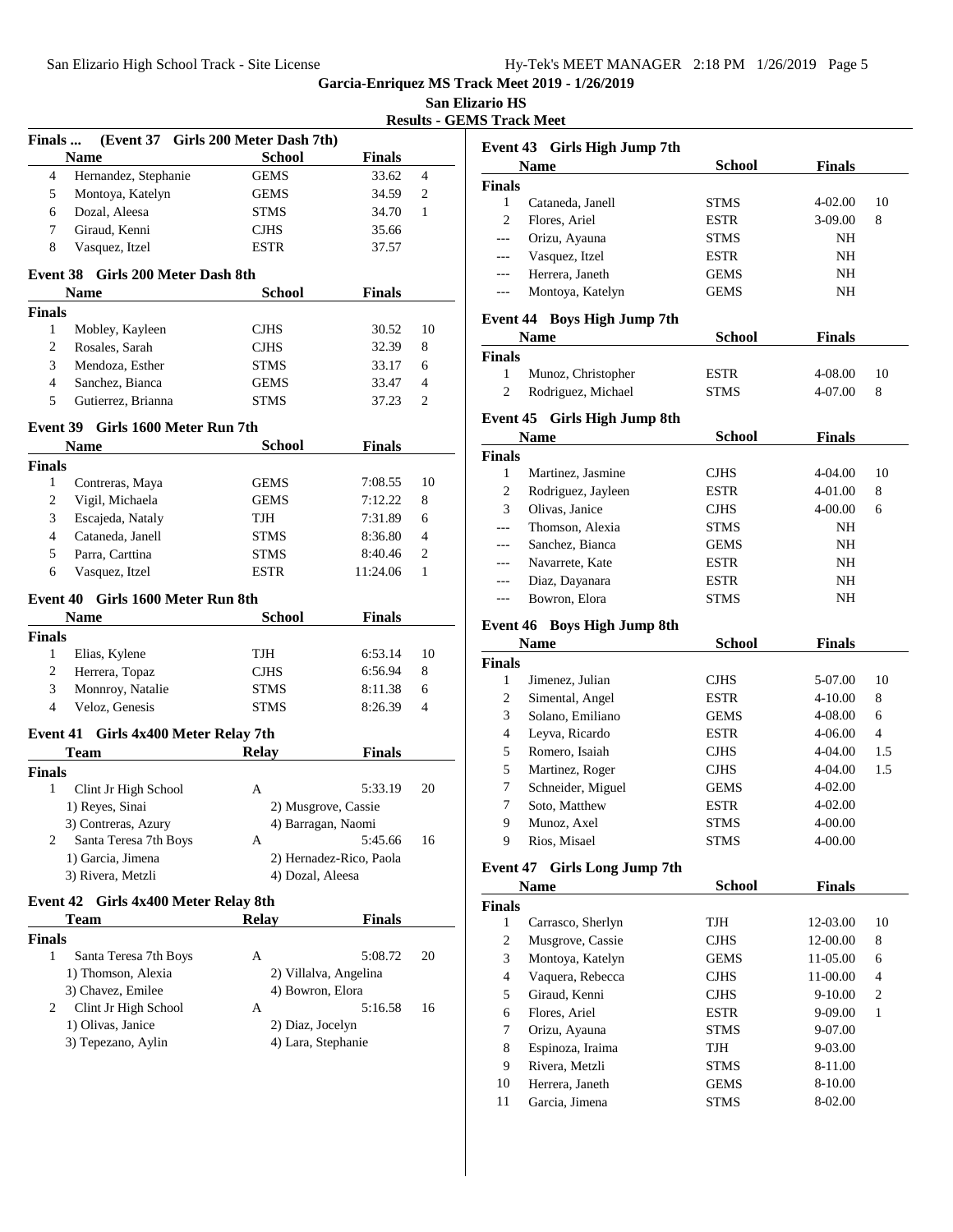# **San Elizario HS**<br> **Its CEMS Treat**

**Results - GEMS Track Meet** 

| <b>Finals</b> | (Event 47 Girls Long Jump 7th)<br>Name | <b>School</b>              | <b>Finals</b>        |                     |
|---------------|----------------------------------------|----------------------------|----------------------|---------------------|
| 12            | Vasquez, Itzel                         | <b>ESTR</b>                | 4-09.00              |                     |
|               | <b>Event 48 Boys Long Jump 7th</b>     |                            |                      |                     |
|               | <b>Name</b>                            | <b>School</b>              | <b>Finals</b>        |                     |
| <b>Finals</b> |                                        |                            |                      |                     |
| $\mathbf{1}$  | Munoz, Christopher                     | <b>ESTR</b>                | 14-11.00             | 10                  |
| 2             | Lightbourn, Aiden                      | ESTR                       | 13-02.00             | 8                   |
| 3             | Soto, Kennth                           | <b>STMS</b>                | 12-03.00             | 6                   |
| 4             | Castro, Alejandro                      | ESTR                       | 11-09.00             | 4                   |
| 5             | Grahn, Caleb                           | <b>STMS</b>                | 11-08.00             | 2                   |
| 6             | Vega, Raul                             | TJH                        | 11-02.00             | 1                   |
| 7             | Iglesias, Bryan                        | TJH                        | 10-10.00             |                     |
| 8             | Uranga, Adrian                         | <b>STMS</b>                | 10-03.00             |                     |
| 9             | Floriano, Diego                        | CJHS                       | 9-09.00              |                     |
| 9             | Quinones, Benjamin                     | TJH                        | 9-09.00              |                     |
|               | <b>Event 49 Girls Long Jump 8th</b>    |                            |                      |                     |
|               | <b>Name</b>                            | <b>School</b>              | <b>Finals</b>        |                     |
| <b>Finals</b> |                                        |                            |                      |                     |
| $\mathbf{1}$  | Vega, Mia                              | <b>STMS</b>                | 13-06.00             | 10                  |
| 2             | Sanchez, Bianca                        | <b>GEMS</b>                | 12-00.00             | 8                   |
| 3             | Rodriguez, Jayleen                     | ESTR                       | 11-10.00             | 6                   |
| 4             | Thomson, Alexia                        | <b>STMS</b>                | 11-08.00             | 3                   |
| 4             | Mendoza, Esther                        | <b>STMS</b>                | 11-08.00             | 3                   |
| 6             | Bowron, Elora                          | <b>STMS</b>                | 11-07.00             | 1                   |
| 7             | Herrera, Topaz                         | <b>CJHS</b>                | 11-06.00             |                     |
| 8             | Diaz, Samantha                         | ESTR                       | 11-00.00             |                     |
| 9             | Ibarra, Tania                          | <b>ESTR</b>                | 10-04.00             |                     |
| 10            | Saenz, Destiny                         | <b>CJHS</b>                | 10-03.00             |                     |
| 11            | Hernandez, Quetzal                     | CJHS                       | 9-00.00              |                     |
| 12            | Ibarra, Brianna                        | TJH                        | 8-08.00              |                     |
|               | Event 50 Boys Long Jump 8th            |                            |                      |                     |
|               | <b>Name</b>                            | <b>School</b>              | <b>Finals</b>        |                     |
| <b>Finals</b> |                                        |                            |                      |                     |
| $\mathbf{1}$  | Hernandez, Angel                       | STMS                       | 17-02.00             | 10                  |
| 2             | Delgado, Jesus                         | TJH                        | 17-01.00             | 8                   |
| 3             | Valenzuela, Victor                     | TJH                        | 14-10.00             | 6                   |
| 4<br>5        | Schneider, Miguel<br>Chavez, Aaron     | <b>GEMS</b><br><b>CJHS</b> | 14-09.00<br>14-08.00 | 4<br>$\mathfrak{2}$ |
|               |                                        |                            |                      |                     |
| 6             | Hinojosa, Angel                        | <b>CJHS</b>                | 14-06.00             | 1                   |
| 7             | Jurado, Ernesto                        | CJHS                       | 14-03.00             |                     |
| 8             | Hawkins, Issack                        | <b>STMS</b>                | 13-11.00             |                     |
| 9             | Leyva, Ricardo                         | ESTR                       | 13-10.00             |                     |
| 10            | Mendez, Allen                          | ESTR                       | 13-05.00             |                     |
| 11            | Moreno, Chris                          | GEMS                       | 13-02.00             |                     |
| 12            | Solano, Emiliano                       | GEMS                       | 13-00.00             |                     |
|               | Soto, Matthew<br>Suarez, Giovani       | <b>ESTR</b><br>TJH         | 12-11.00<br>11-07.00 |                     |
| 13            |                                        |                            |                      |                     |
| 14            |                                        |                            |                      |                     |
|               | Event 51 Girls Triple Jump 7th         |                            |                      |                     |
| <b>Finals</b> | Name                                   | <b>School</b>              | <b>Finals</b>        |                     |

| $\overline{c}$ | Vaquera, Rebecca                       | CJHS                       | 20-05.00      | 8              |
|----------------|----------------------------------------|----------------------------|---------------|----------------|
| 3              | Giraud, Kenni                          | CJHS                       | 19-06.00      | 6              |
|                | Event 53 Girls Triple Jump 8th         |                            |               |                |
|                | Name                                   | <b>School</b>              | <b>Finals</b> |                |
| <b>Finals</b>  |                                        |                            |               |                |
| $\mathbf{1}$   | Olivas, Janice                         | CJHS                       | 24-07.00      | 10             |
| $\overline{c}$ | Tepezano, Aylin                        | <b>CJHS</b>                | 24-03.00      | 8              |
| 3              | Villalva, Angelina                     | STMS                       | 23-11.00      | 6              |
| $\overline{4}$ | Diaz, Jocelyn                          | CJHS                       | 23-10.00      | 4              |
|                |                                        |                            |               |                |
|                | <b>Event 54 Boys Triple Jump 8th</b>   |                            |               |                |
|                | Name                                   | <b>School</b>              | <b>Finals</b> |                |
| Finals         |                                        |                            |               |                |
| 1              | Alvarez, Carlos                        | CJHS                       | 30-10.50      | 10             |
| $\overline{2}$ | Chan, Aaron                            | CJHS                       | 30-01.00      | 8              |
| 3              | Delgado, Kyllion                       | CJHS                       | 29-02.00      | 6              |
| ---            | Carranza, Adrian                       | STMS                       | ND            |                |
|                | Event 55 Girls Discus Throw 7th        |                            |               |                |
|                | <b>Name</b>                            | <b>School</b>              | <b>Finals</b> |                |
| Finals         |                                        |                            |               |                |
| $\mathbf{1}$   | Araujo, April                          | STMS                       | 52-00         | 10             |
| $\overline{c}$ | Gonzales, Samantha                     | STMS                       | 47-04.50      | 8              |
| 3              | Cervantez, Ashley                      | $\rm CJHS$                 | 36-06.50      | 6              |
| $\overline{4}$ | Bohorquez, Kasandra                    | STMS                       | $27-03$       | 4              |
|                | <b>Event 56 Boys Discus Throw 7th</b>  |                            |               |                |
|                |                                        |                            |               |                |
|                |                                        |                            |               |                |
|                | Name                                   | <b>School</b>              | <b>Finals</b> |                |
| Finals         |                                        |                            |               |                |
| 1              | Federico, Alejandro                    | TJH                        | 78-03         | 10             |
| $\overline{c}$ | Jordan, Alex                           | STMS                       | 76-08         | 8              |
| 3              | Martinez, Diego                        | GEMS                       | 66-06         | 6              |
| $\overline{4}$ | Gutierrez, Jacob                       | CJHS                       | 54-10         | 4              |
| 5              | Castro, Alejandro                      | <b>ESTR</b>                | 51-07         | 2              |
| 6              | Lightbourn, Aiden                      | <b>ESTR</b>                | 51-01         | 1              |
| 7              | Herrera, Ricardo                       | <b>CJHS</b>                | 50-03         |                |
| 8              | Viramontes, Miguel                     | STMS                       | $48 - 10$     |                |
| 9              | Garcia, Abraham                        | CJHS                       | 48-05.50      |                |
| 10<br>11       | Hernanez, Ceasar                       | <b>ESTR</b><br>TJH         | 45-01.50      |                |
|                | Gonzalez, Jared                        |                            | 39-06         |                |
| 12             | Morales, Edgar                         | TJH                        | 37-05.50      |                |
|                | <b>Event 57 Girls Discus Throw 8th</b> |                            |               |                |
|                | <b>Name</b>                            | <b>School</b>              | <b>Finals</b> |                |
| Finals         |                                        |                            |               |                |
| 1              | Hernandez, Audrey                      | GEMS                       | 71-03         | 10             |
| $\sqrt{2}$     | O'Neal, Destanie                       | STMS                       | 65-05         | 8              |
| 3              | Carrasco, Noemi                        | STMS                       | 52-00         | 6              |
| $\overline{4}$ | Rosales, Sarah                         | <b>CJHS</b>                | 51-03.50      | 4              |
| 5              | Loera, Kimberly                        | <b>CJHS</b>                | $50 - 11$     | $\overline{c}$ |
| 6              | Ochoa, Vanessa                         | <b>CJHS</b>                | 40-09         | 1              |
| 7<br>---       | Saenz, Ainslie<br>Diaz, Samantha       | <b>STMS</b><br><b>ESTR</b> | 36-06<br>ND   |                |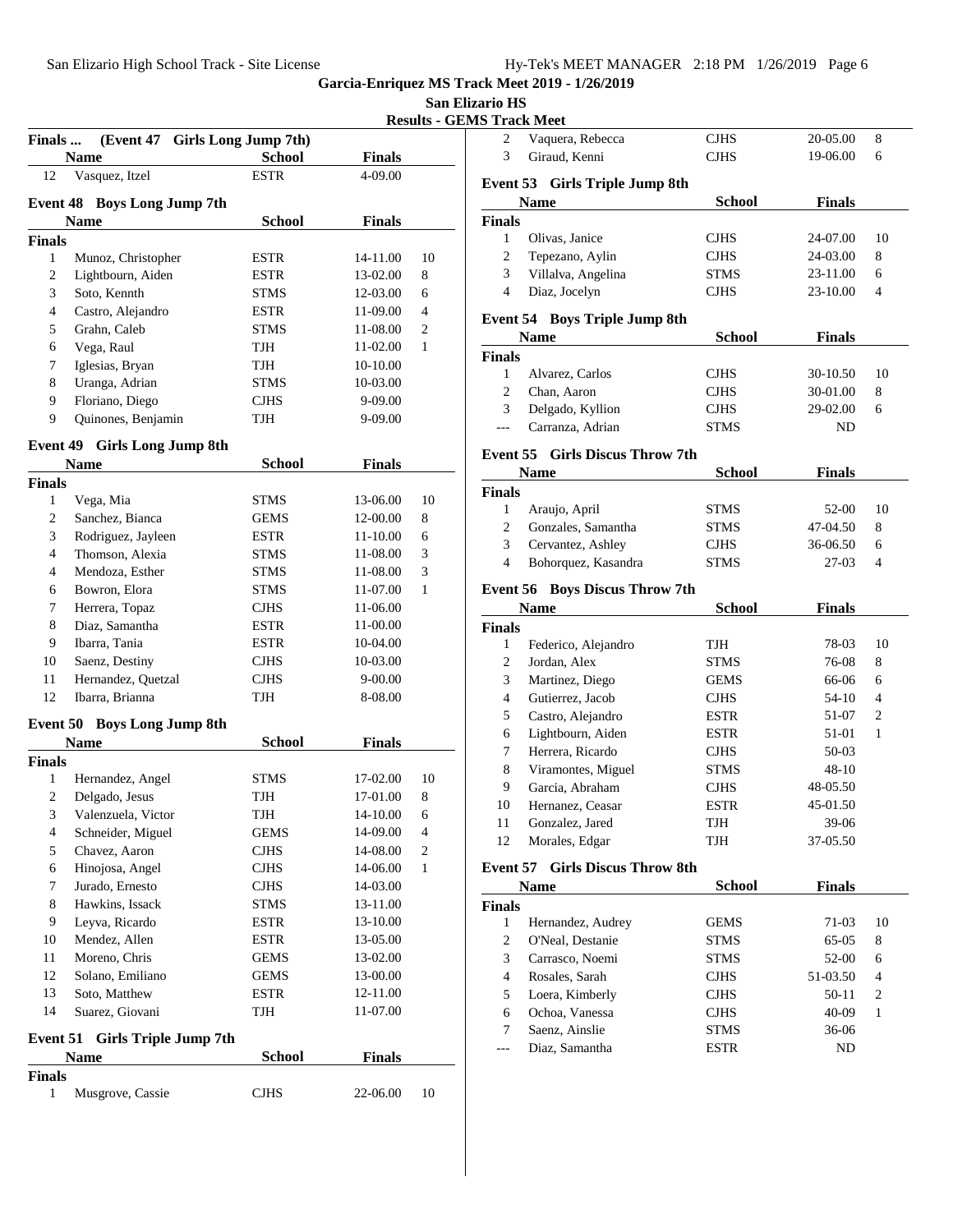**San Elizario HS**

**Results - GEMS Track Meet**

|                    | <b>Event 58 Boys Discus Throw 8th</b> |               |               |                |  |
|--------------------|---------------------------------------|---------------|---------------|----------------|--|
|                    | <b>Name</b>                           | <b>School</b> | <b>Finals</b> |                |  |
| <b>Finals</b>      |                                       |               |               |                |  |
| 1                  | Martinez, Roger                       | <b>CJHS</b>   | 125-07.50     | 10             |  |
| 2                  | Nieto, Jr                             | GEMS          | 109-05        | 8              |  |
| 3                  | Aviles, Christopher                   | STMS          | 108-10        | 6              |  |
| 4                  | Chavez, Elias                         | <b>GEMS</b>   | 99-04.50      | 4              |  |
| 5                  | Valenzuela, Victor                    | TJH           | 90-01         | $\overline{c}$ |  |
| 6                  | Jimenez, Julian                       | <b>CJHS</b>   | 76-08         | 1              |  |
| 7                  | Garcia, Michael                       | <b>CJHS</b>   | 71-07         |                |  |
| 8                  | De Santiago, Ruben                    | <b>STMS</b>   | 71-06         |                |  |
| 9                  | Quinonez, Roberto                     | <b>GEMS</b>   | 69-02.50      |                |  |
| 10                 | Arellano, Alejandro                   | <b>STMS</b>   | 66-10         |                |  |
| 11                 | Valenzuela, Carlos                    | ESTR          | 64-04.50      |                |  |
| ---                | Moreno, Noe                           | TJH           | ND.           |                |  |
| ---                | Rivera, Carlos                        | TJH           | ND            |                |  |
|                    | <b>Girls Shot Put 7th</b>             |               |               |                |  |
| Event 59           |                                       | <b>School</b> |               |                |  |
|                    | Name                                  |               | Finals        |                |  |
| <b>Finals</b><br>1 | Araujo, April                         | <b>STMS</b>   | 19-01.00      | 10             |  |
| 2                  | Cervantez, Ashley                     | <b>CJHS</b>   | 16-04.00      | 8              |  |
| 3                  | Gonzales, Samantha                    | STMS          | 15-06.00      | 6              |  |
| 4                  | Bohorquez, Kasandra                   | <b>STMS</b>   | 12-07.00      | 4              |  |
|                    |                                       |               |               |                |  |
| Event 60           | <b>Boys Shot Put 7th</b>              |               |               |                |  |
|                    | Name                                  | <b>School</b> | Finals        |                |  |
| <b>Finals</b>      |                                       |               |               |                |  |
| 1                  | Jordan, Alex                          | STMS          | 28-04.00      | 10             |  |
| 2                  | Herrera, Ricardo                      | <b>CJHS</b>   | 26-08.00      | 8              |  |
| 3                  | Rico, Alexander                       | <b>STMS</b>   | 26-00.00      | 6              |  |
| 4                  | Federico, Alejandro                   | TJH           | 25-10.00      | 4              |  |
| 5                  | Morales, Saul                         | TJH           | 24-01.00      | 2              |  |
| 6                  | Gutierrez, Jacob                      | <b>CJHS</b>   | 23-02.00      | 1              |  |
| 7                  | Garcia, Abraham                       | <b>CJHS</b>   | 22-04.00      |                |  |
| 8                  | Martinez, Diego                       | <b>GEMS</b>   | 20-10.00      |                |  |
| 9                  | Porras, Daniel                        | <b>STMS</b>   | 17-11.00      |                |  |
| 10                 | Lopez, Gilberto                       | TJH           | 17-03.00      |                |  |
| Event 61           | <b>Girls Shot Put 8th</b>             |               |               |                |  |
|                    | <b>Name</b>                           | <b>School</b> | <b>Finals</b> |                |  |
| <b>Finals</b>      |                                       |               |               |                |  |
| $\mathbf{1}$       | Hernandez, Audrey                     | GEMS          | 25-01.00      | 10             |  |
| $\overline{c}$     | O'Neal, Destanie                      | STMS          | 22-06.00      | 8              |  |
| 3                  | Diaz, Samantha                        | ESTR          | 20-03.00      | 6              |  |
| 4                  | Ochoa, Vanessa                        | <b>CJHS</b>   | 18-06.00      | 4              |  |
| 5                  | Carrasco, Noemi                       | STMS          | 18-00.00      | $\overline{c}$ |  |
| 6                  | Favela, Driana                        | STMS          | 15-08.00      | 1              |  |
|                    |                                       |               |               |                |  |
| Event 62           | <b>Boys Shot Put 8th</b>              |               |               |                |  |
|                    | Name                                  | <b>School</b> | <b>Finals</b> |                |  |
| <b>Finals</b>      |                                       |               |               |                |  |
| $\mathbf{1}$       | Chavez, Elias                         | <b>GEMS</b>   | 35-10.00      | 10             |  |
| $\overline{c}$     | Nieto, Jr                             | <b>GEMS</b>   | 34-08.00      | 8              |  |
| 3                  | Moreno, Noe                           | TJH           | 33-03.00      | 6              |  |
| 4                  | Arellano, Alejandro                   | STMS          | 32-05.00      | 4              |  |
|                    |                                       |               |               |                |  |

| 1 гаск імеет |                     |             |               |  |  |
|--------------|---------------------|-------------|---------------|--|--|
| 5            | Delgado, Jesus      | TJH         | 32-03.00<br>2 |  |  |
| 6            | Cordoba, Diego      | <b>CJHS</b> | 30-04.00      |  |  |
| 7            | Sanchez, Rafael     | <b>CJHS</b> | 28-09.00      |  |  |
| 8            | Hernandez, Jesus    | <b>CJHS</b> | 28-07.00      |  |  |
| 9            | Aviles, Christopher | <b>STMS</b> | 27-04.00      |  |  |
| 10           | Rivera, Carlos      | TJH         | 27-00.00      |  |  |
| 11           | Valenzuela, Carlos  | <b>ESTR</b> | 25-11.00      |  |  |
| 12           | Quinonez, Roberto   | <b>GEMS</b> | 25-04.00      |  |  |
| 13           | Lazano, Peter       | <b>STMS</b> | 23-00.00      |  |  |
|              |                     |             |               |  |  |

# **Event 63 Boys 4x400 Meter Relay 7th**

| <b>Team</b>           | <b>Relav</b>     | <b>Finals</b>         |    |
|-----------------------|------------------|-----------------------|----|
| <b>Finals</b>         |                  |                       |    |
| Santa Teresa 7th Boys | А                | 4:57.23               | 20 |
| 1) Rico, Alexander    | 2) Bowron, Jaxon |                       |    |
| 3) Soto, Kennth       |                  | 4) Viramontes, Miguel |    |
| Clint Jr High School  | А                | 5:14.51               | 16 |
| 1) Floriano, Diego    | 2) Avila, Jason  |                       |    |
| 3) Gallegos, Martin   |                  | 4) Gutierrez, Jacob   |    |

# **Event 64 Boys 4x400 Meter Relay 8th**

|                | Team                  | <b>Relav</b>       | <b>Finals</b>       |    |
|----------------|-----------------------|--------------------|---------------------|----|
| <b>Finals</b>  |                       |                    |                     |    |
| 1              | Clint Jr High School  | A                  | 4:22.49             | 20 |
|                | 1) Jurado, Ernesto    |                    | 2) Hinojosa, Angel  |    |
|                | 3) Romero, Isaiah     | 4) Alvarez, Carlos |                     |    |
| $\mathfrak{D}$ | Ricardo Estrada MS    | A                  | 4:25.25             | 16 |
|                | 1) Mendez, Allen      | 2) Leyva, Ricardo  |                     |    |
|                | 3) Simental, Angel    | 4) Soto, Matthew   |                     |    |
| 3              | Gems Track & Field    | A                  | 4:28.82             | 12 |
|                | 1) Cardoza, Andres    | 2) Jurado, Alan    |                     |    |
|                | 3) Schneider, Miguel  | 4) Salas, Edgar    |                     |    |
| 4              | Santa Teresa 7th Boys | A                  | 5:07.54             | 8  |
|                | 1) Munoz, Axel        |                    | 2) Contreras, Ramon |    |
|                | 3) Estrella, Juan     | 4) Rios, Misael    |                     |    |
|                |                       |                    |                     |    |

| 154 |
|-----|
| 142 |
| 105 |
| 68  |
| 18  |
|     |

| Women - 8th - Team Rankings - 16 Events Scored |     |
|------------------------------------------------|-----|
| 1) Clint Jr High School                        | 195 |
| 2) Santa Teresa 7th Boys                       | 168 |
| 3) Ricardo Estrada MS                          | 69  |
| GEMS Track & Field                             | 55  |
| 5) Tornillo Jr. High                           | 20  |